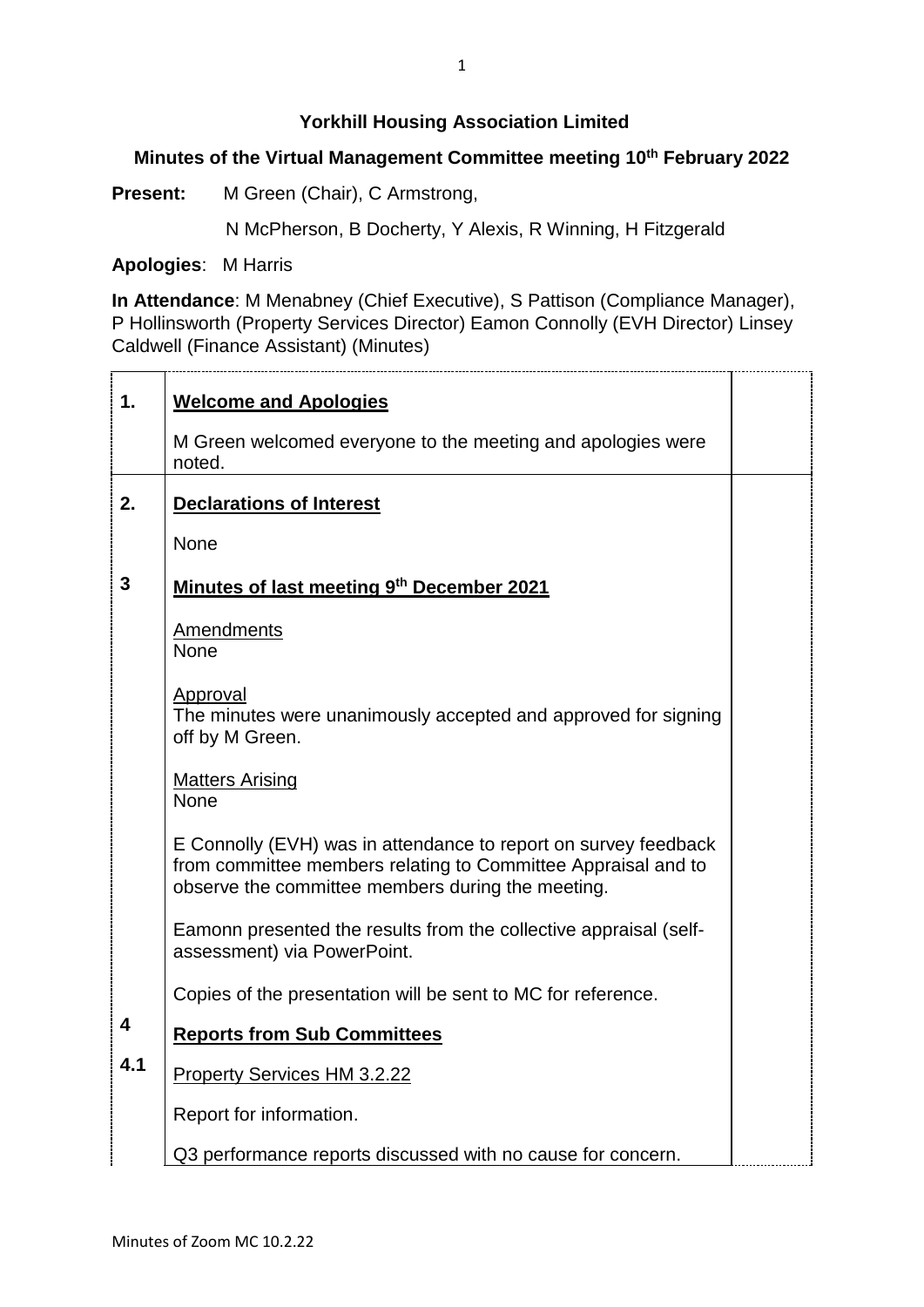| 4.2 | Governance & Finance 27.1.22                                                                                       |            |
|-----|--------------------------------------------------------------------------------------------------------------------|------------|
|     | Report for information                                                                                             |            |
|     | Q3 Performance Reports discussed with no cause for concern.                                                        |            |
|     | Staffing changes and recruitment plans were noted.                                                                 |            |
|     | The Chief Executive's appraisal is now overdue, this will be<br>arranged shortly.                                  |            |
|     | MM will meet with Chair and Treasurer in the office board room.                                                    |            |
| 5   | <b>Business System Update</b>                                                                                      |            |
|     | Prepared by S Bromley, IT Consultant                                                                               |            |
|     | Report for information.                                                                                            |            |
|     | Members noted the time extension had been agreed to provide a<br>more realistic transitional phase.                |            |
|     | P Hollinsworth advised that ongoing weekly meetings were being<br>held with S Bromley and YHA managers.            | <b>SMT</b> |
| 6   | <b>Policy Reviews</b>                                                                                              |            |
| 6.1 | <b>Data Retention Policy</b>                                                                                       |            |
| 6.2 | <b>Treasury Management Policy</b>                                                                                  |            |
|     | Both policies had been discussed at the Governance and Finance<br>Sub-committee, and were duly ratified by MC.     |            |
| 7   | <b>Review of 2022-23 Factoring Charges</b>                                                                         |            |
|     | Presented by P Hollinsworth, Director of Property Services.<br>Members approved the following charges for 2022-23: | <b>PH</b>  |
|     | Management fee increase of 5.49% (Dec CPI)<br>No change to float charges                                           |            |
|     | Sales admin fee increased to £150 (£160 if less than 10<br>days' notice)                                           |            |
|     | Fire alarm testing increased to £65 per visit<br>5% admin fee on insurance costs retained                          |            |
|     |                                                                                                                    |            |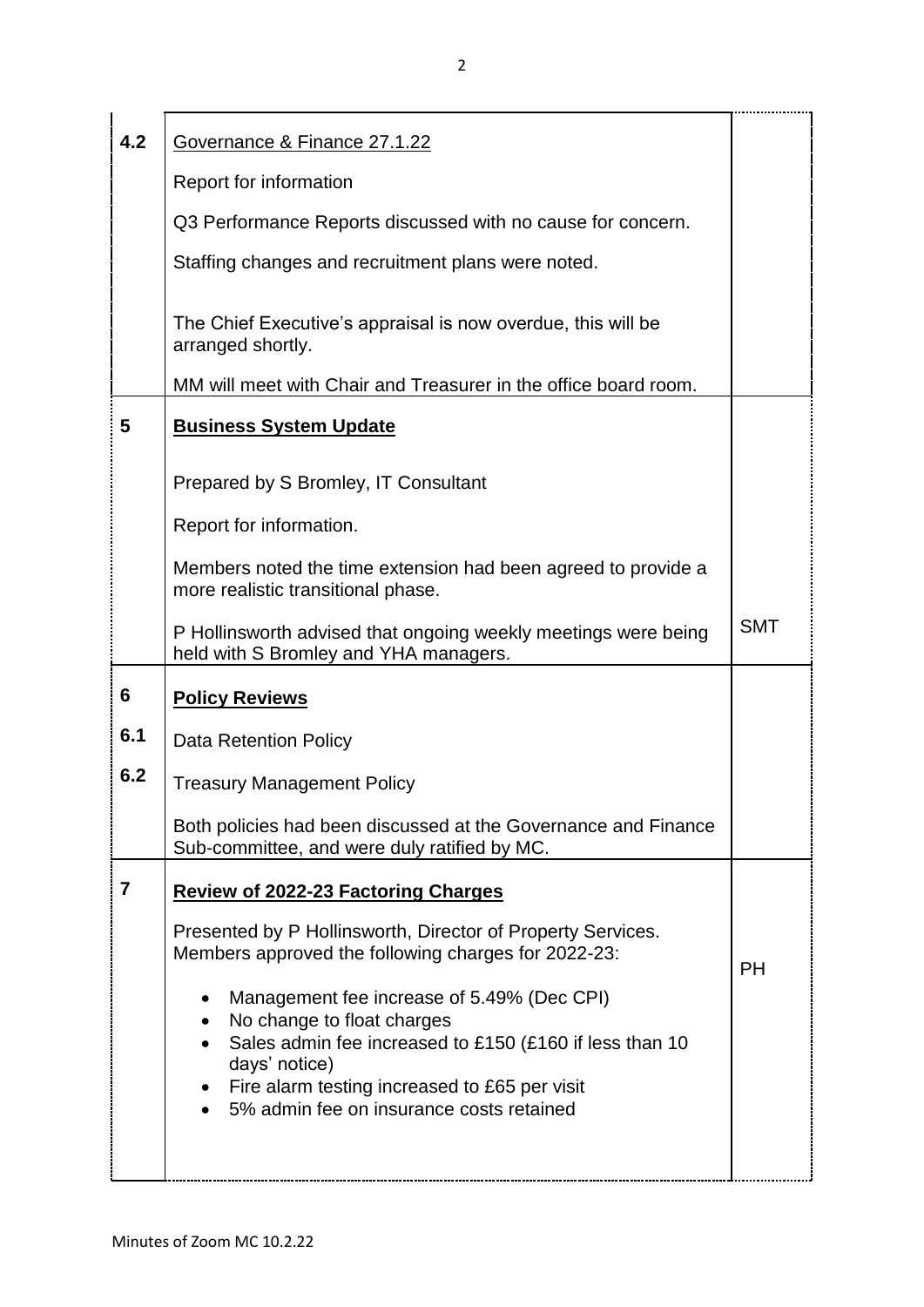| 8 | <b>Review of 2022-23 Insurance Costs</b>                                                                                                                                                                                        |            |
|---|---------------------------------------------------------------------------------------------------------------------------------------------------------------------------------------------------------------------------------|------------|
|   | Presented by P Hollinsworth, Director of Property Services                                                                                                                                                                      | <b>PH</b>  |
|   | Members approved Option 2 on the report, a 2-year extension to<br>the current contract.                                                                                                                                         |            |
| 9 | <b>Business Continuity Update</b><br>Committee noted and approved the report, noting the following<br>issues:                                                                                                                   |            |
|   | SMT to discuss office re-opening with staff and make<br>appropriate arrangements                                                                                                                                                |            |
|   | Fire safety enhancement progress noted. Legal advice to<br>be sought in relation to access challenges. A policy will also<br>be required. MM advised that other associations force<br>access and will research and report back. | MM         |
|   | An external consultant has been appointed to assist HM in<br>reviewing the Allocations policy around Feb/March 2022.                                                                                                            | <b>GK</b>  |
|   | A Member advised that the Section 5 target was slightly<br>under for last quarter but should catch up over the year.                                                                                                            |            |
|   | New KPI's for Tenancy Support services were welcomed by<br>committee members. Cat McKenzie has resumed some<br>home visits.                                                                                                     |            |
|   | Payments to Contractors/Suppliers are being authorised by<br>2 senior staff members. Prior to Covid this authorisation<br>included at least 1 Committee member. G Watson will<br>arrange Internet Banking training as required. | <b>GW</b>  |
|   | Staff numbers within the office have been increased<br>recently and there have been a few temporary<br>appointments.                                                                                                            |            |
|   | The PSO post will be advertised shortly, and 8 applicants<br>have been interviewed for the PSA post.                                                                                                                            | MM/PH      |
|   | Building Insurance charges are under review.                                                                                                                                                                                    | <b>PH</b>  |
|   | Tenant Engagement Strategy to be implemented as a<br>priority.                                                                                                                                                                  | <b>SMT</b> |
|   | Safety Assurance evidence bank to be established as a<br>priority                                                                                                                                                               | MM/PH      |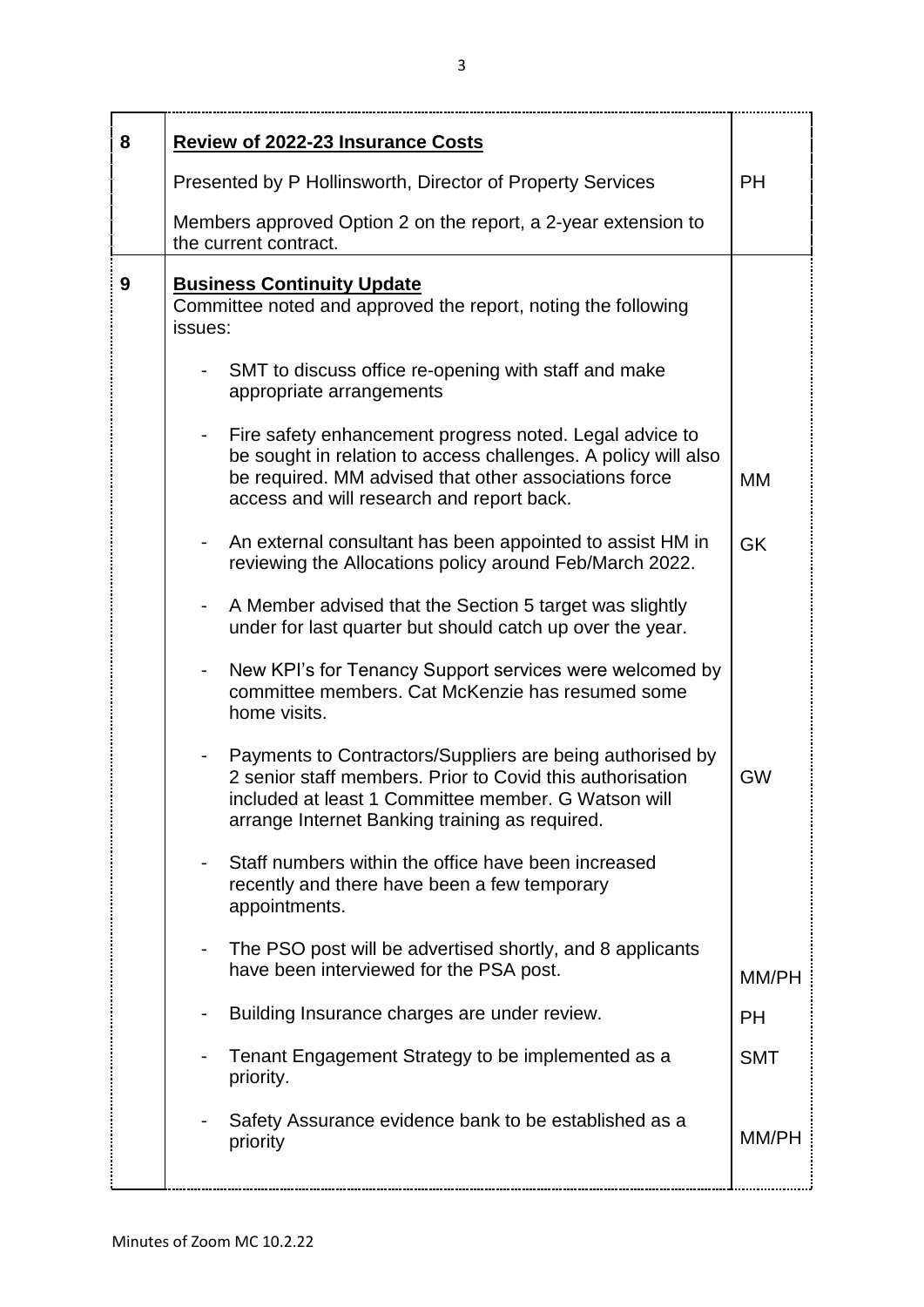|      | The Five-Year Financial Forecast and Loan Portfolio Return<br>has to be submitted by 31 <sup>st</sup> May from 2022, previously a<br>June deadline.                                     | <b>GW</b> |
|------|-----------------------------------------------------------------------------------------------------------------------------------------------------------------------------------------|-----------|
|      | GDPR staff training to be arranged within Q4; policy to be<br>amended to include potential actions for breaches                                                                         | <b>SP</b> |
|      | The Interim Audit for 2022 Accounts has begun.                                                                                                                                          | <b>GW</b> |
|      | Cyber Awareness accreditation is due for renewal in March.                                                                                                                              |           |
| 10   | 2022-23 Risk Register Schedule<br>Presented by M Menabney, Chief Executive.                                                                                                             |           |
|      | Members noted all registers had been reviewed within the year as<br>per the schedule.                                                                                                   |           |
|      | Also noted new registers had been added for Covid and GDPR                                                                                                                              | МM        |
| 11   | <b>Risk Register Updates</b>                                                                                                                                                            |           |
| 11.1 | <b>FOI/GDPR</b>                                                                                                                                                                         |           |
|      | Noted the data breach risk has been increased.                                                                                                                                          |           |
|      | S Pattison and M Menabney are meeting with Information Law<br>Solutions to discuss appropriate actions for breaches; staff training<br>also to be arranged.                             | <b>SP</b> |
| 11.2 | <b>Health &amp; Safety</b>                                                                                                                                                              |           |
|      | Contents noted.                                                                                                                                                                         | <b>SP</b> |
| 11.3 | <b>Governance</b>                                                                                                                                                                       |           |
|      | Members expressed concern at the small number of MC<br>members.                                                                                                                         |           |
|      | A member commented that, following the results of MC appraisals,<br>some skill shortages may be highlighted. An advert in the next<br>newsletter was suggested.                         | МM        |
|      | Committee agreed that a recruitment programme for potential new<br>committee members should be implemented as soon as possible,<br>starting with engaging with tenants in small groups. |           |
|      | The risk registers were approved by Committee.                                                                                                                                          |           |
|      |                                                                                                                                                                                         |           |